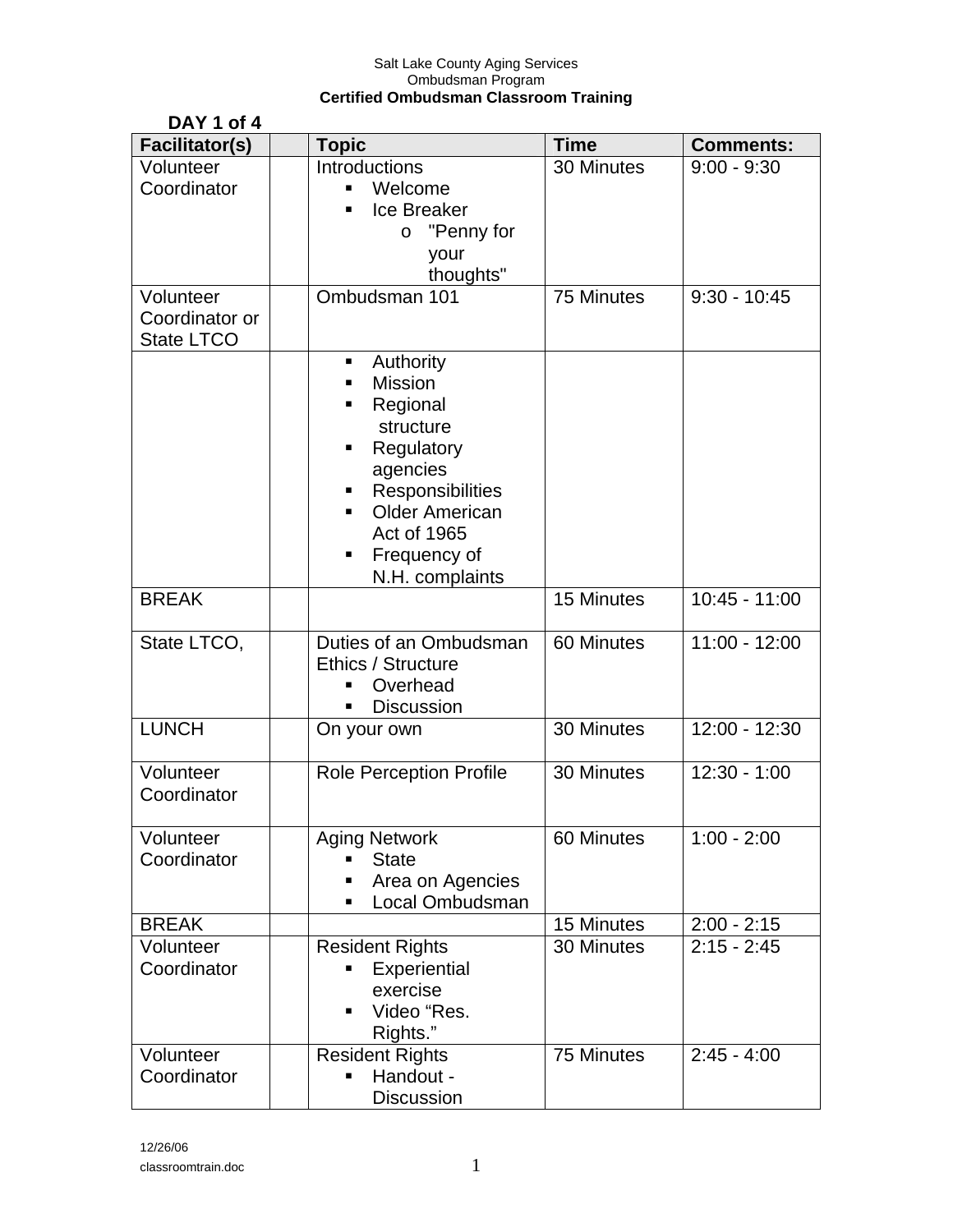| <b>DAY 2 OF 4</b>        |                                                                                           |             |                  |
|--------------------------|-------------------------------------------------------------------------------------------|-------------|------------------|
| <b>Facilitator(s)</b>    | <b>Topic</b>                                                                              | <b>Time</b> | <b>Comments:</b> |
| Volunteer<br>Coordinator | Check - In                                                                                | 15 Minutes  | $9:00 - 9:15$    |
| Volunteer<br>Coordinator | <b>Resident Rights</b><br>Summary                                                         | 30 Minutes  | $9:15 - 9:45$    |
| Volunteer<br>Coordinator | <b>Resident &amp; Family</b><br>Councils                                                  | 45 Minutes  | $9:45 - 10:30$   |
| <b>BREAK</b>             |                                                                                           | 15 Minutes  | $10:30 - 10:45$  |
| Program<br>Manager       | <b>Payment Sources</b>                                                                    | 45 Minutes  | $10:45 - 11:30$  |
| Volunteer<br>Coordinator | "Validation Therapy"                                                                      | 30 Minutes  | $11:30 - 12:00$  |
| <b>LUNCH</b>             | On Your Own                                                                               | 30 Minutes  | $12:00 - 12:30$  |
| Volunteer<br>Coordinator | Interviewing the Elderly                                                                  | 75 Minutes  | $12:30 - 1:45$   |
| <b>BREAK</b>             |                                                                                           | 15 Minutes  | $1:45 - 2:00$    |
| Volunteer<br>Coordinator | <b>Health Facility Licensure</b><br>Licensing<br>Regulations and<br><b>Annual Surveys</b> | 45 Minutes  | $2:00 - 2:45$    |
| Volunteer<br>Coordinator | <b>Medicare Survey Team</b>                                                               | 45 Minutes  | $2:45 - 3:15$    |
| <b>BREAK</b>             |                                                                                           | 15 Minutes  | $3:15 - 3:30$    |
| Volunteer<br>Coordinator | <b>Other Agencies</b>                                                                     | 60 Minutes  | $3:30 - 4:30$    |
| Volunteer<br>Coordinator | <b>Review Material/Answer</b><br>Questions                                                | 45 Minutes  | $4:30 - 4:45$    |

# **Notes: HOMEWORK: Read "Aging Process"**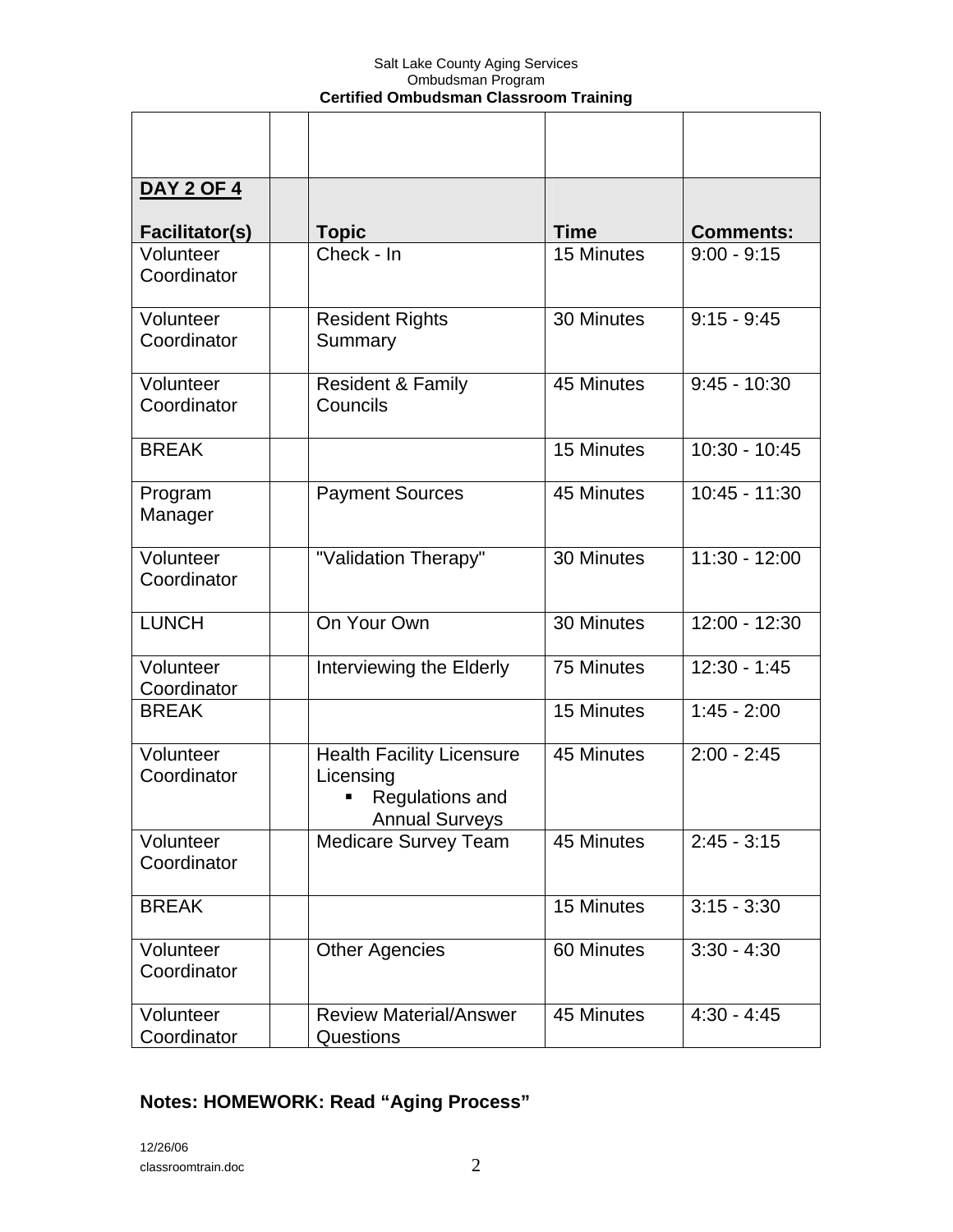### **DAY 3 OF 4**

| <b>Facilitator(s)</b>    | <b>Topic</b>                                                                                                             | <b>Time</b> | <b>Comments:</b> |
|--------------------------|--------------------------------------------------------------------------------------------------------------------------|-------------|------------------|
| Volunteer<br>Coordinator | Check - in                                                                                                               | 15 Minutes  | $9:00 - 9:15$    |
| Volunteer<br>Coordinator | How to Choose a<br><b>Nursing Home</b><br>Video                                                                          | 45 Minutes  | $9:15 - 10:00$   |
| Volunteer<br>Coordinator | Walk-through (location to<br>be announced)                                                                               | 120 Minutes | $10:00 - 12:00$  |
| <b>LUNCH</b>             | On Your Own                                                                                                              | 30 Minutes  | $12:00 - 12:30$  |
| Volunteer<br>Coordinator | Care Planning                                                                                                            | 75 Minutes  | $12:30 - 1:45$   |
| Volunteer<br>Coordinator | <b>Structure of the Nursing</b><br>Home & Developing<br><b>Rapport with Providers</b><br><b>Wrap Around</b><br>Role Play | 45 Minutes  | $1:45 - 2:30$    |
| Volunteer<br>Coordinator | Mediation tools for<br>Conflict                                                                                          | 60 Minutes  | $2:30 - 3:30$    |
| <b>BREAK</b>             |                                                                                                                          | 15 Minutes  | $3:30 - 3:45$    |
| Volunteer<br>Coordinator | <b>Aging Process</b>                                                                                                     | 75 Minutes  | $3:45 - 5:00$    |

Notes:

**Study F-Tags**